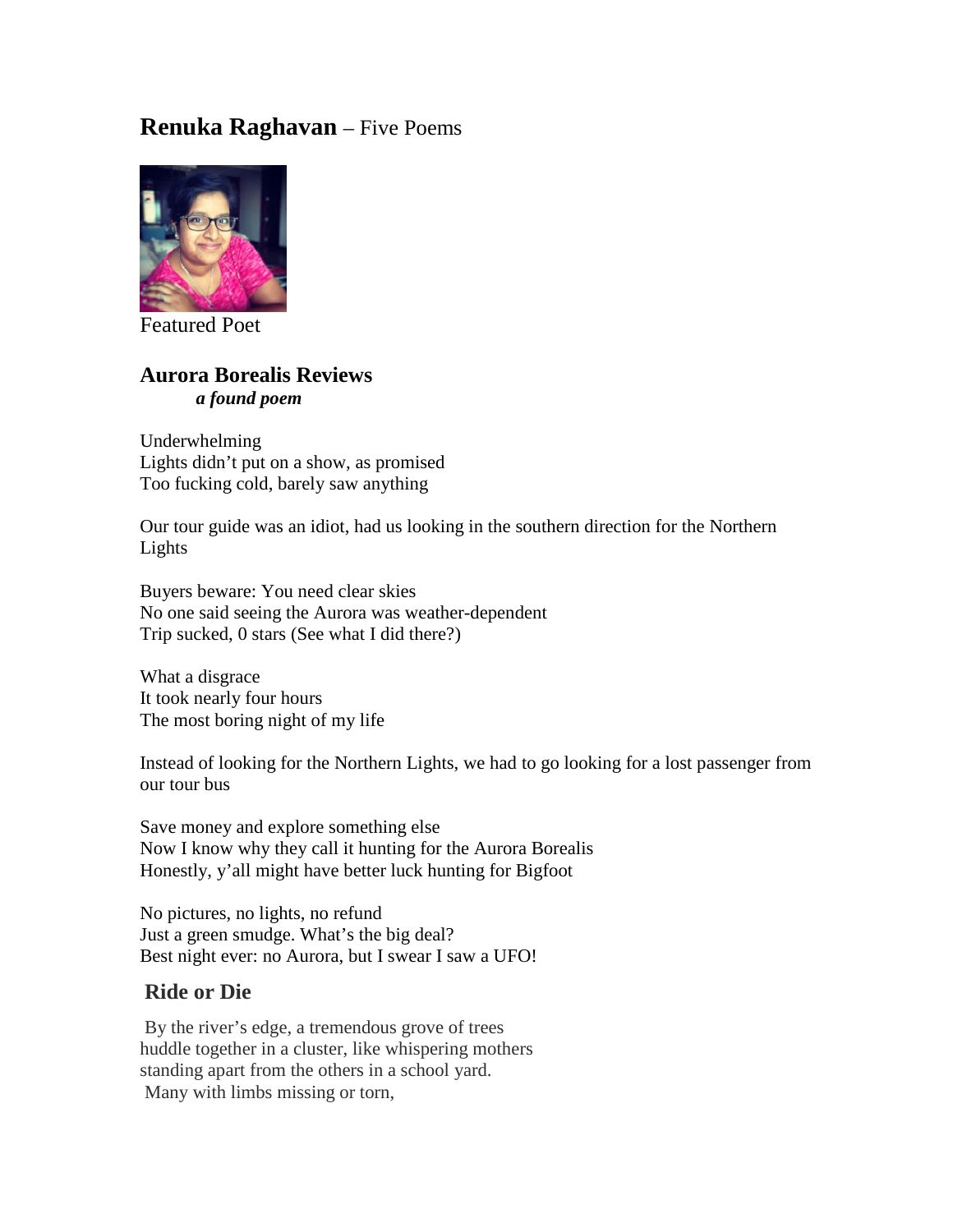scarred by blades of relentless axes, frost stripping their shawls of yellowing leaves, battered by wind and waves, their roots withering little by little, wrecked and broken beyond belief,

they stand, collectively, —this is how survivors fare.

### **Scavengers**

That ghazal recitation was his last outburst of color. He'd slash a word here and there, replace it with one of his own, a linguistic swordsman, a lone hero, waging war on stupefying boredom, defending the lost cause of verse. He was our mill into whose hoppers the grains of empty hours poured, and there, within his cogs, bloomed the fragrant aroma of the spoken words of his Motherland. We tasted his words with fervent hunger, greedily savoring each spoken syllable like a juicy morsel, until we were full. An outcast by choice, he withdrew into himself, so that the more we focused on him, the less we saw. The once blissfully tranquil sky-blue walls of his home were now thickening, graying, storming into the monotony of his acrid dialogue. Eventually his wish was fulfilled. He was forgotten.

*his mind left bereft like bones after a heartless kill—we scavenge on*

## **Corvid Behavior**

When I was younger, Papa used to call me *Tillu* and read fables. The one about a crow so thirsty and clever he made a few drops of water reach the top of a pitcher by adding stones, one by one—my favorite. I was a hummingbird, one with speckled wings, flitting from one day to the next, relishing everything sweet before me. Then, that year, the monsoon drowned our house, the courtyard filled with clouds, the veranda became a wind tunnel, and me with my stippled wings, got caught in it.

I fell from my bed into a wonderland. Petals paraded across blue skies, shrouding mister sun and sister moon. Black and white portraits with mouths torn out, spoke iambic morals. I couldn't find my glasses, righting myself, squinting as much as I could without closing my eyes, I peered into the back garden where I saw a tiny feline curled at the foot of Papa's ghost.

Half-hidden under a palm frond, he was collecting stones, one by one.